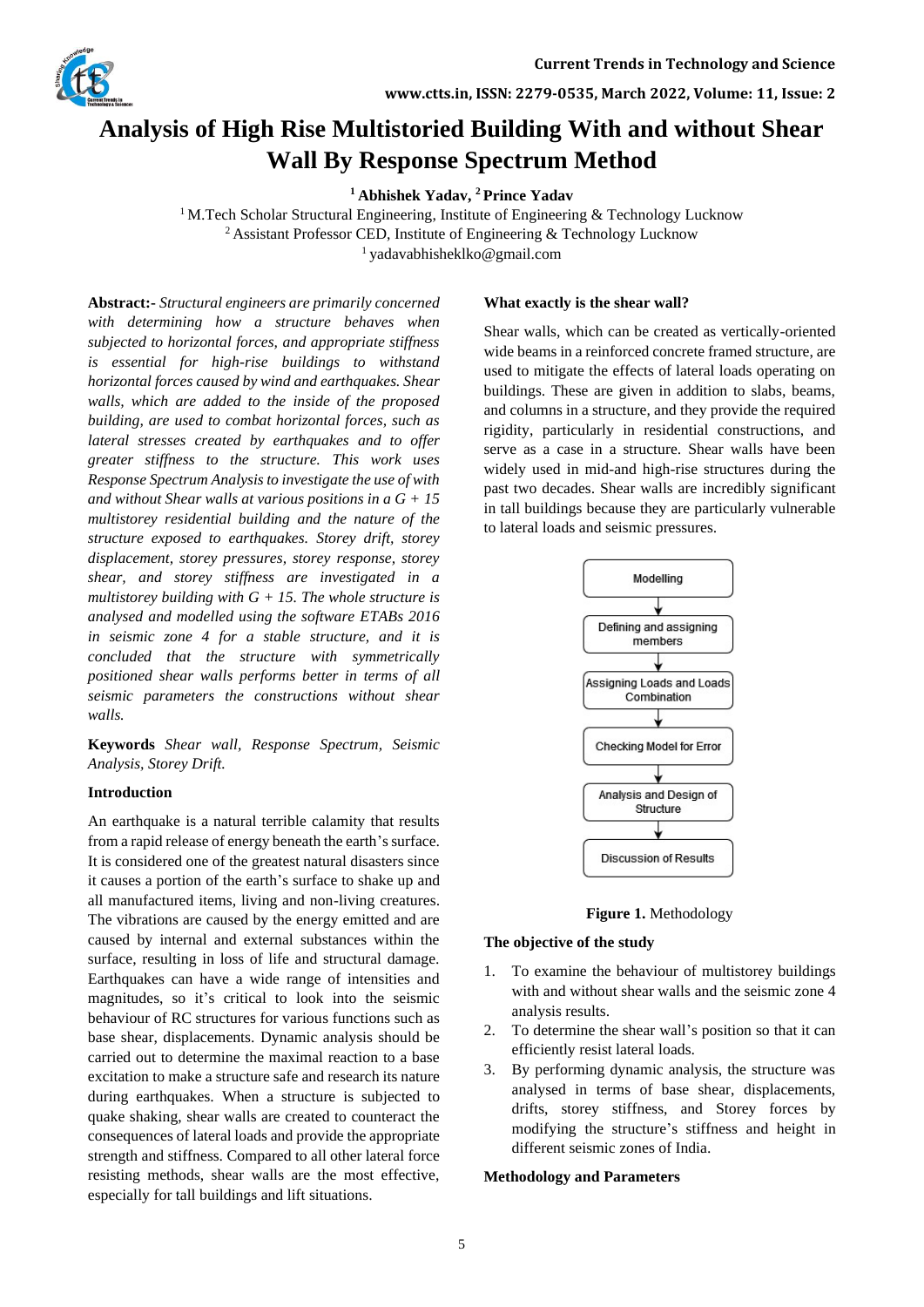# **www.ctts.in, ISSN: 2279-0535, March 2022, Volume: 11, Issue: 2**

The flow chart explains the full approach. In this research paper, Regular shape Structure is considered and is shown in figure 1 with a shear wall and without a Shear wall. The G+15 high-rise building, with a length of 46.1 m, is used in this analysis. G+15 stories with a typical storey height of 3 m and a bottom height of 4.1 m. Fixed type of Support conditions of a specific type is taken into account.

| Table No. 1 Details and Dimensions of Multistorey |
|---------------------------------------------------|
| <b>Building Model</b>                             |

| Title                           | Specification    |
|---------------------------------|------------------|
| <b>Beam Size</b>                | 300*500 mm       |
| Column Size                     | $600*600$ mm     |
| <b>Slab Thickness</b>           | $150 \text{ mm}$ |
| The thickness of the Shear Wall | $200 \text{ mm}$ |
| Concrete Grade                  | M30              |
| Steel And Rebar                 | <b>HYSD415</b>   |
| Floor to Floor Height           | 3 m              |

## **Table No.2 Load Calculation**

| <b>Type of Load</b> | <b>Calculation</b> |
|---------------------|--------------------|
| Wall Load           | 6.8 kN/m           |
| Live Load           | $5 \text{ kN/m}$   |
| Seismic Load        | AS per IS 18932016 |



**Figure 2.** Plan of Building Without the Shear wall

**Modelling** The figures below show a floor plan and a three-dimensional building image. ETABS software is used to model and analyse the complete structure. All models are analysed for various load combinations for gravity and lateral loads (Seismic and Wind). Both the gravity and lateral loads are calculated following Indian standards.



**Figure 3**. Plan of Building With Shear wall

Defining of property The material Attribute was first defined. We can add additional materials to our structural components by assigning the necessary details in defining (beams, columns, and slabs.) After defining all the properties, we have to assign the property step by step.



Figure 4. Floor Plan & 3D Building View



Figure 5. Floor Plan & 3D Building View

**Analysis And Design Check** The constraints are drawn and shown in the following figures after analysing all structures in the ETABS. The load combinations are selected from all the load combinations analysed are  $1.2(DL + LL + EQX)$ ,  $1.2(DL + LL + EQY)$ , 1.2(DL+LL+ WLX) , and 1.2(DL+LL+WLY).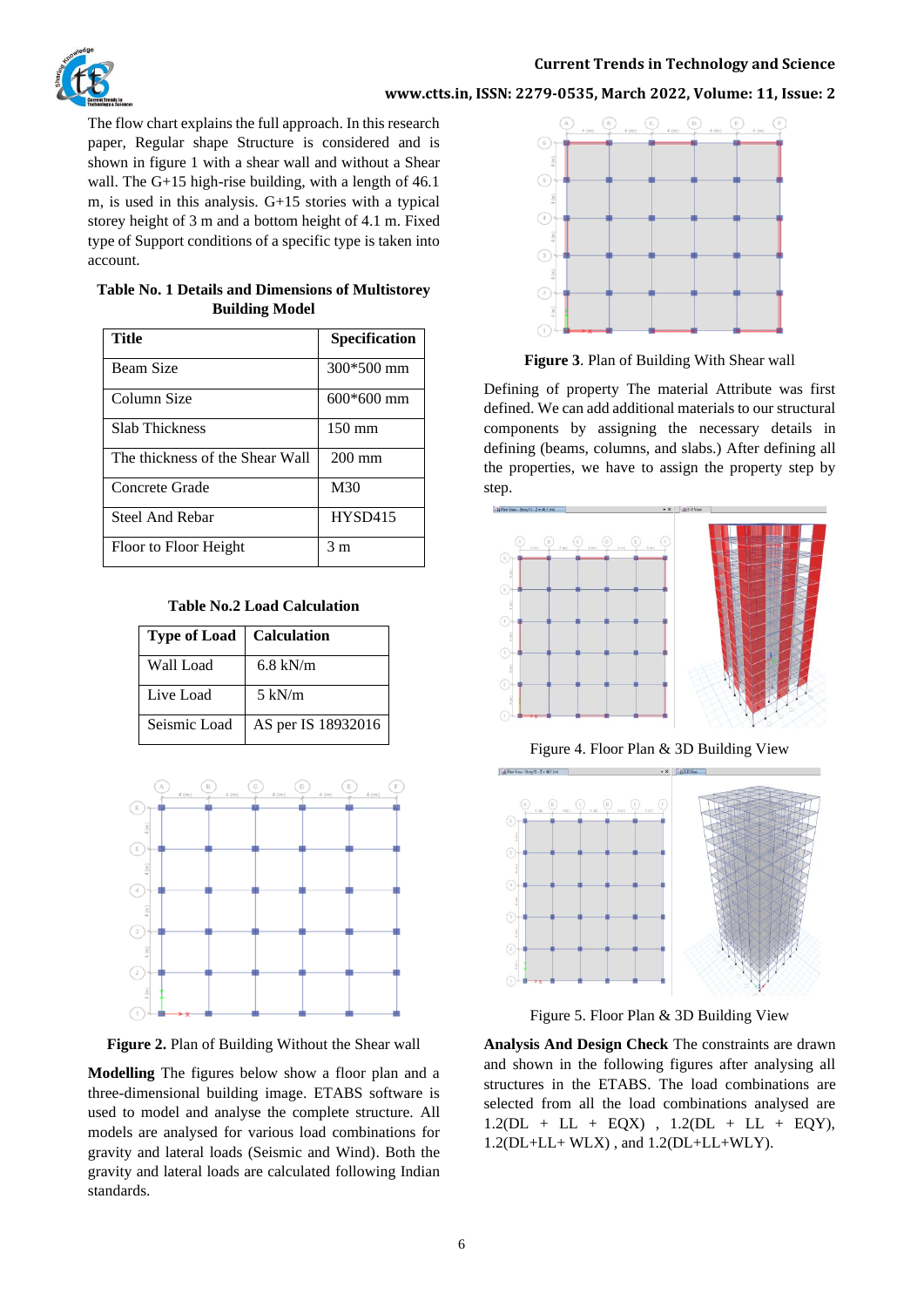

# **www.ctts.in, ISSN: 2279-0535, March 2022, Volume: 11, Issue: 2**



Figure 6. Building with Shear wall



Figure7. Building without Shear wall

**Result and Discussions** In this paper, building with a shear wall and without a Shear wall is analaysis with the help of ETABs Software. All the models are analysed in seismic zone 4. The analysis result for various graphs is plotted and compared with the different parameters. The following results are drawn in this paper. Storey Drift, Story Forces, Storey Stiffness.

**Story Drift** This graph Shows the compression between the building having shear wall and without shear wall in an Earthquake in X Direction . In the paper, WSW stands for With shear wall, and WOSW stands for without Shear wall. Below the shows, the variation of storey drifts with the storey no. in Earthquake in  $X \& Y$  direction for the building having shear wall and without the shear wall.



**Storey Drift for EQ in X Direction**



**Response Spectrum In X Direction**



**Storey Drift For EQ In Y Direction**



**Response Spectrum In Y Direction**

## **Story Stiffness**

The lateral force causing unit translational lateral deformation in that storey is estimated as the storey stiffness, with the bottom of the storey prevented from moving laterally, i.e., only translational motion of the bottom of the storey is constrained while it is free to rotate. AS shown in the graphs, Storey Stiffness between the building having a shear wall (WSW) and without a shear wall (WOSW) in the X and Y-axis direction. Graphs shows the variation between them.